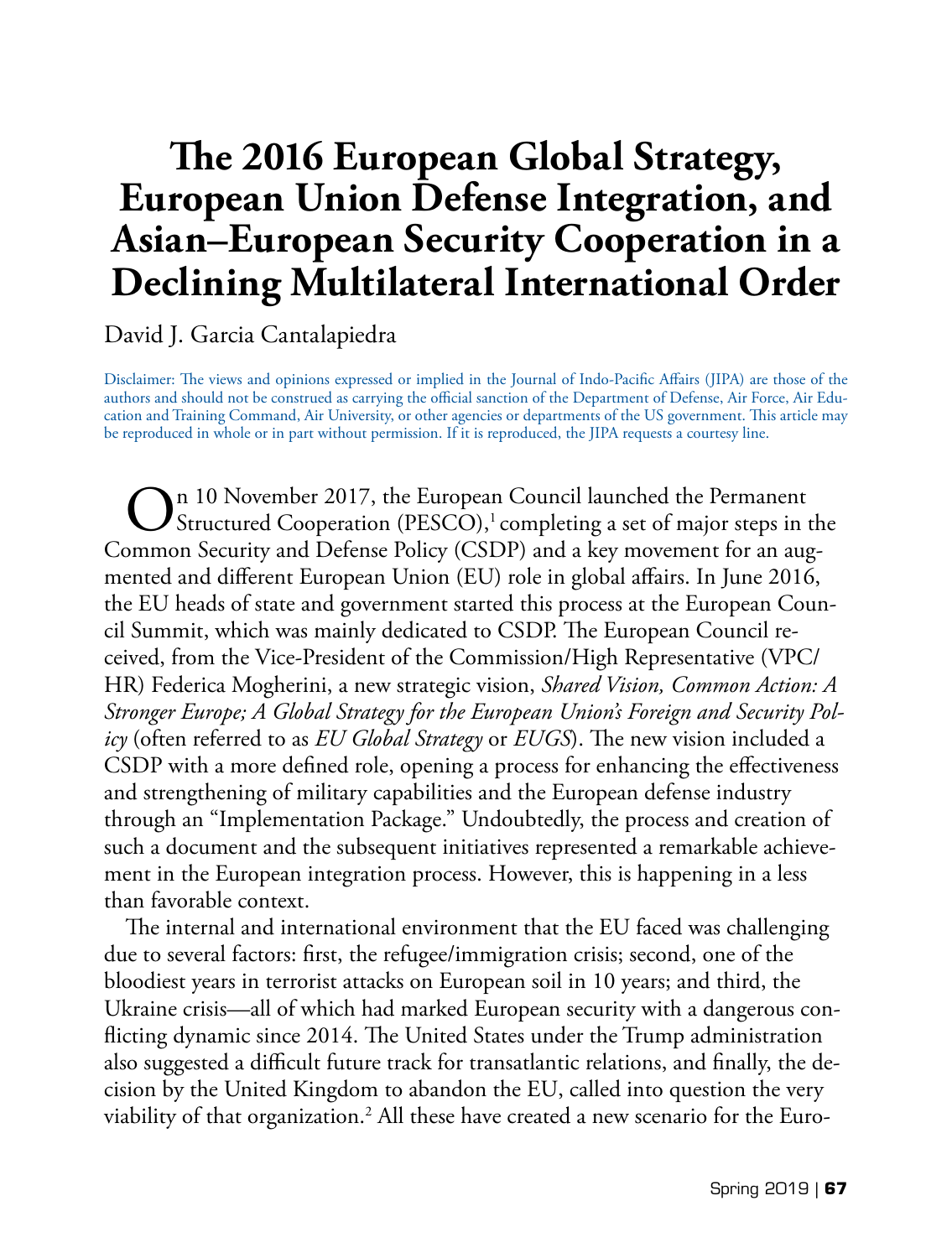pean integration process, for European security, and for the EU goal of "strategic autonomy." However, the seemingly most serious long-term strategic problem that the EU is facing is one of the main anchors regarding mission and vision for the organization: a declining ability to sustain an already embattled liberal multilateral international order.

# **What Liberal Order?**

According to international relations theorist John Ikenberry, this would be an "open and rule-based international order . . . enshrined in institutions such as the United Nations and norms such as multilateralism."3 This order is composed of many elements, each mutually reinforcing. These elements include a set of legitimate global institutions—such as the UN and the World Trade Organization—as well as many issue-specific organizations; a set of international legal conventions as, for instance, the 1982 Convention on Sea Law; several arms control regimes, such as the Non-Proliferation Treaty, which constrain the actions of states; and an emerging set of inchoate, but often powerful, shared norms. However, Hedley Bull's definition of *international order* could explain better the structure and parameters: ''a pattern of activity that sustains the elementary or primary goals of the society of states, or international society."<sup>4</sup> These goals include the preservation of the states system, state sovereignty as a principle, general peace among states, and the limitations on violence to protect rules of property. However, this order would also be a ''World Order'' that "signifies the regimes of values, morals, and rights that extend to all humanity and infuse the international order with a sense of justice and purpose."5 It connotes the complex of Western liberal international law and economics that is currently institutionalized through international organizations, like the United Nations. Thus, any security order established by the states system would be an order in which what states can and cannot do is not simply determined by power. Rather, international law constrains the action of states. In this vein, the EU holds a proactive trade agenda supporting the multilateral liberal international order. On one hand, the EU promotes this agenda through a set of administrative areas with several regional actors in Asia and the Americas (states and organizations). For instance, the EU has closed a long negotiation with Japan, establishing one of the most extensive free trade agreements (FTA) in the world. The EU is also Association of Southeast Asian Nations' (ASEAN) second-largest trading partner and is a strategic area because the 20 percent of EU trade passes through the Malacca Strait and the South China Sea.6 The EU also is the biggest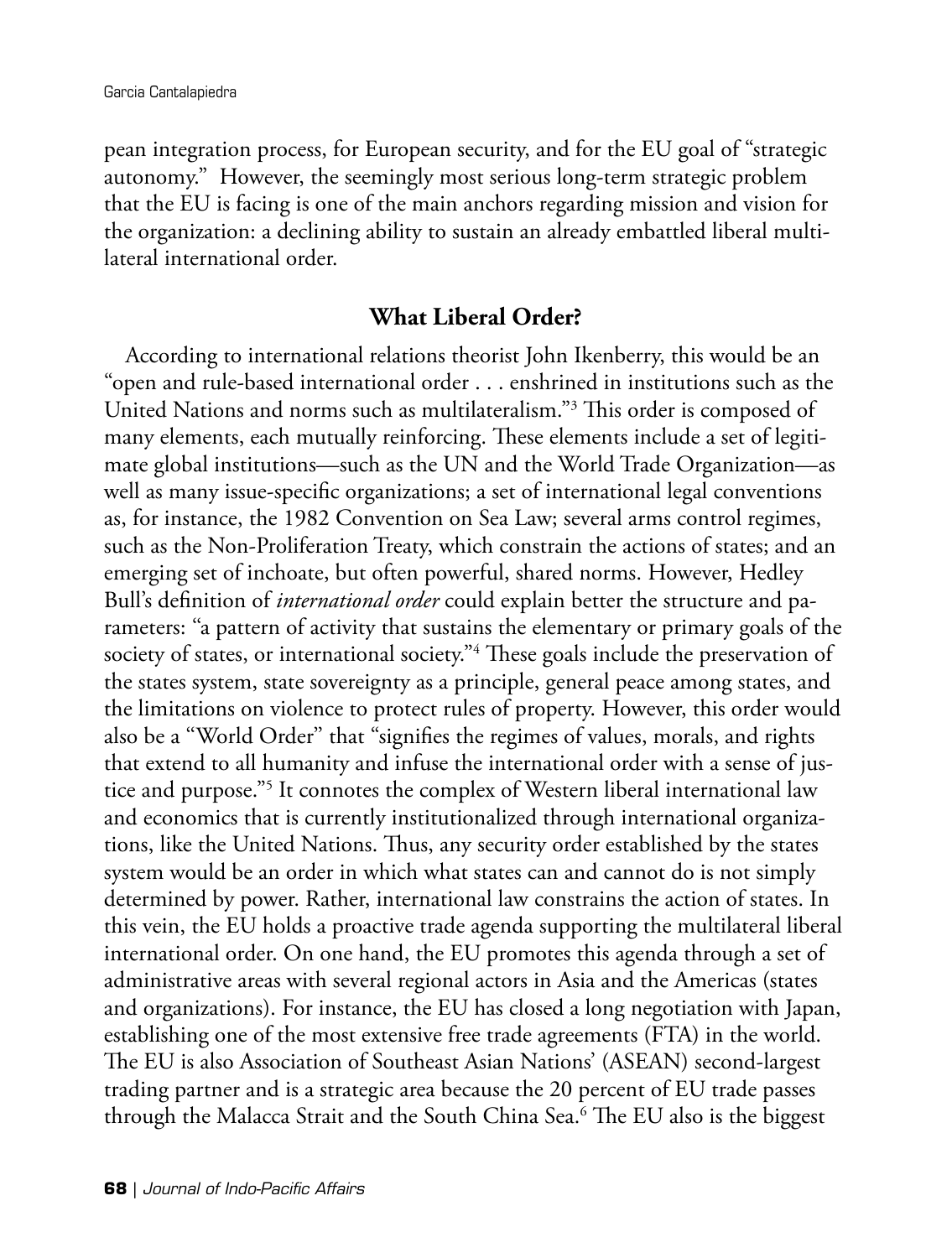provider of foreign direct investment (FDI) to ASEAN countries, accounting for almost a quarter of total FDI in ASEAN. The EU has concluded negotiations for bilateral FTAs with Singapore and Vietnam and is negotiating FTAs with several other ASEAN countries. These agreements are building blocks toward a future full-fledged EU–ASEAN region-to-region FTA. In a March 2017 joint statement, the EU and ASEAN agreed to take new steps toward resuming talks for this region-to-region agreement. On the other hand, the "2012 Guidelines on the EU's Foreign and Security Policy in East Asia,"7 reinforced by Mogherini's address at the 2015 Shangri-La Dialogue<sup>8</sup> and the 2015 Joint Communication to the European Parliament and the Council "The EU and ASEAN: A Partnership with a Strategic Purpose,"9 includes a roadmap for strengthening EU–ASEAN security cooperation. These documents address challenges such as counterpiracy, cybersecurity, maritime security, energy security, environmental security, natural disaster response, conflict mediation, and even potential military contribution in East Asia. Meanwhile, EU member states are suppliers of military-relevant technology, including complete weapons systems and components, to Indo-Pacific countries, including Australia, China, India, Indonesia, Japan, Malaysia, the Philippines, Singapore, South Korea, Taiwan, and Vietnam. These exports amounted to €44.1 billion in 2015 ( $\epsilon$ 30.2 billion in 2014).<sup>10</sup> However, the impact of the 2008 recession and the whirlpools of the political crisis in the several EU member states and the EU as a whole seemed to offer a bleak future. The economic crisis and subsequent political debates included the enacting of reduced budgets in the EU members states (even previous to the crisis) and has affected severely security and defense capabilities, including reductions on deterrence, crisis management, and political influence.

Former US Secretary of Defense Robert Gates stridently warned European governments in 2010 about not only defense budget limitations but also a dangerous state of affairs regarding going "to too far in the other direction." From Gates' perspective, large parts of the public and political class were so averse to military force and the risks that go with it that the climate had become an impediment to achieving real security:

*These budget limitations relate to a larger cultural and political trend affecting the alliance. . . . I believes we have reached an inflection point, where much of the continent has gone too far in the other direction. . . . The demilitarization of Europe—where large swaths of the general public and political class are averse to military force and the risks that go with it—has gone from a blessing in the 20th century to an impediment to achieving real security and lasting peace in the 21st.*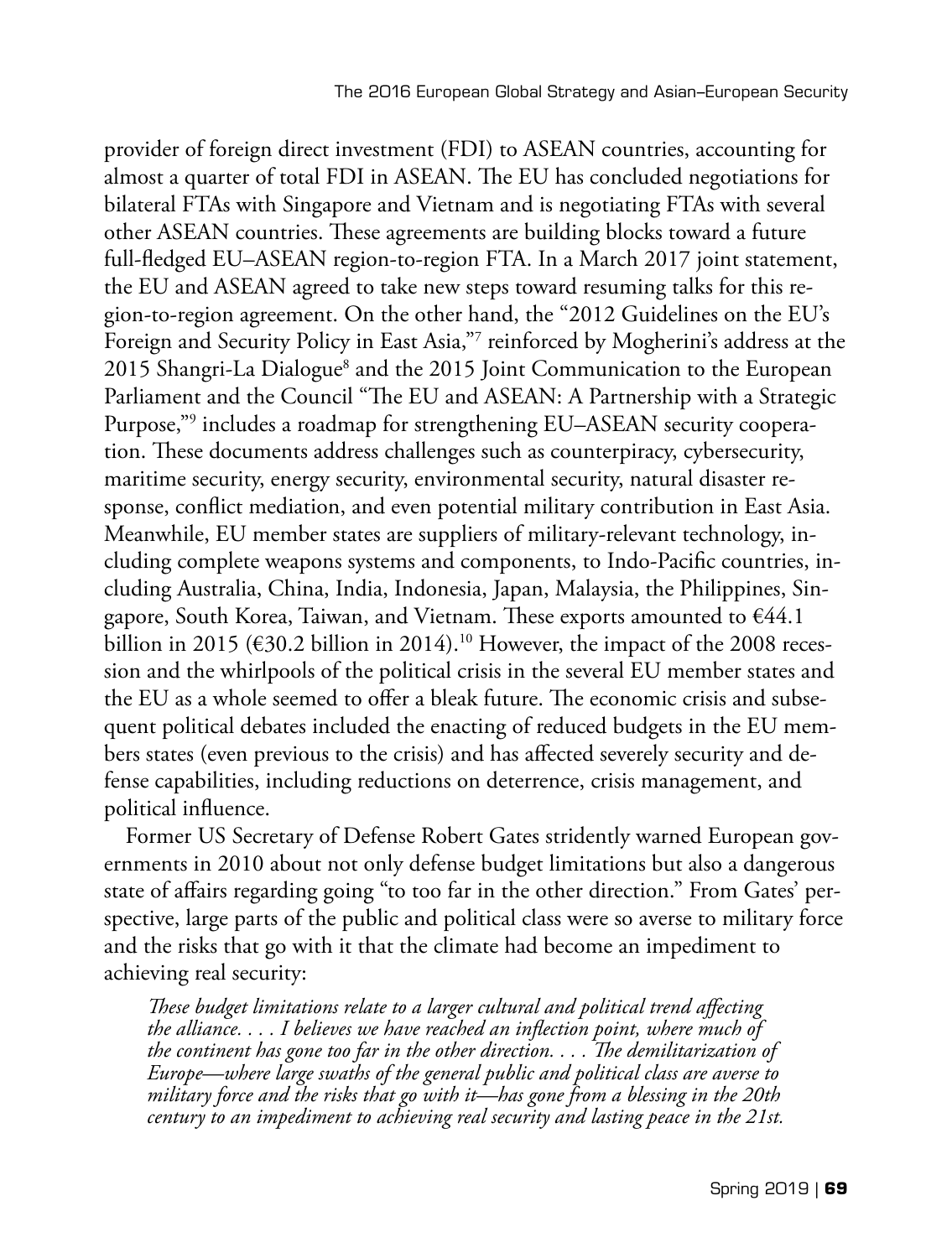*. . . Not only can real or perceived weakness be a temptation to miscalculation and aggression, but, on a more basic level, the resulting funding and capability shortfalls make it difficult to operate and fight together to confront shared threats.11*



**Figure 1. VPC/HR Federica Mogherini in Indo-Pacific.** Federica Mogherini meets with Dionísio da Costa Babo Soares, Minister of Foreign Affairs of Timor Leste, while attending the 51st ASEAN Foreign Ministers' Meeting and related meetings. (Photo courtesy of European External Action Service)

This situation has generated a dangerous impact on the EU's political and strategic positions, not only in the short term but, and this is more important, in the long term. From an Asian point of view, in spite of the large EU–ASEAN economic and trade relation, this situation could show an image that would create a perception of declining ability concerning security cooperation in common security problems and a reduction in the perception of strategic assurance at a time of rapid global change. Nevertheless, an absence of a real global vision, instruments, and political will would reduce the EU's credibility for present and future commitments and cooperation. It seems clear the EU is committed to and defends an international rules-based order and an international fair-and-free trade system, but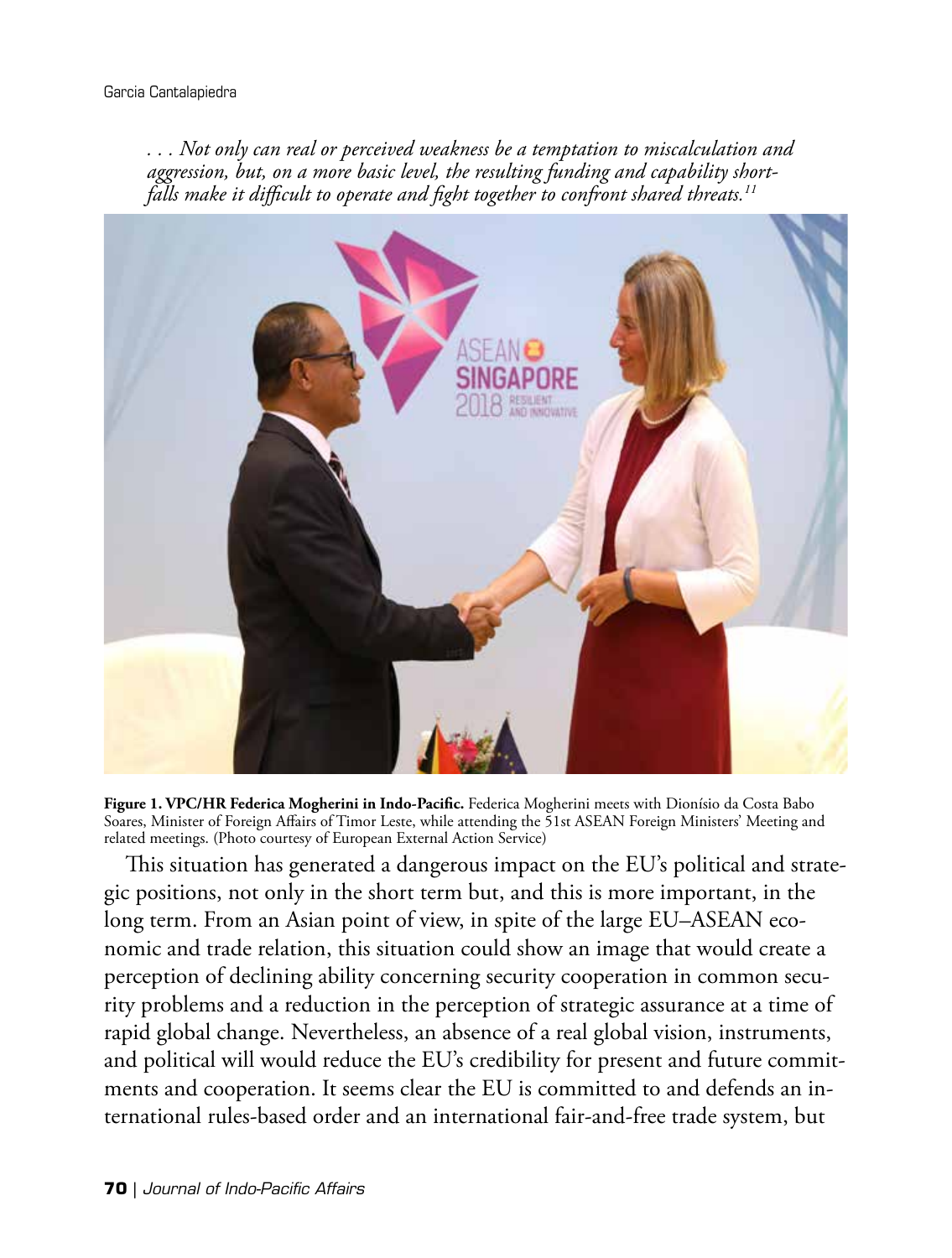the changing dynamics in the global security environment could represent a different challenge for the EU, which probably would represent a major game changer in the EU strategic vision and mission. Despite the impact of the economic crisis and the declining resources to face security and defense matters, a clear message regarding the political will, a strong strategic vision, and a clear role for the CSDP and its instruments could show further reliability and commitment in these areas—even with reduced mechanisms and options.

## **Beyond Economics and Trade: Strategic Autonomy and PESCO**

However, for the European Union, a narrative of relative decline does not necessarily establish the strategic options available. Indeed, these positions come from a particular situation in the domestic politics of the member states and the EU—not merely from a social and economic crisis but also from a deep crisis about values and objectives. Despite the fact that the new 2016 *European Global Strategy* makes constant reference to the uncertainty in the international system, paradoxically it did not explicitly refer to the specific policies to be implemented in this context:

*We live in times of existential crisis, within and beyond the European Union. Our Union is under threat. Our European project, which has brought unprecedented peace, prosperity and democracy, is being questioned. To the east, the European security order has been violated, while terrorism and violence plague North Africa and the Middle East, as well as Europe itself. Economic growth is yet to outpace demography in parts of Africa, security tensions in Asia are mounting, while climate change causes further disruption. Yet these are also times of extraordinary opportunity. Global growth, mobility, and technological progress—alongside our deepening partnerships—enable us to thrive, and allow ever more people to escape poverty and live longer and freer lives. We will navigate this difficult, more connected, contested and complex world guided by our shared interests, principles and priorities. Grounded in the values enshrined in the Treaties and building on our many strengths and historic achievements, we will stand united in building a stronger Union, playing its collective role in the world.12*

Probably, the 2016 *EUGS* is not truly a grand strategy as it is far away from attaining that status devised by the major powers. It cannot reach such a level because the EU is not yet such a strategic, unitary, or autonomous player. Second, the *EUGS* is not a security strategy either, because it is undoubtedly weak in content, the hierarchy of threats and challenges, and the means to face such obstacles—although it sees the challenge of sophisticated threats as the effects of asymmetry, interdependence, and multipolarity, including the regional crises in the Union's eastern and southern neighborhoods. The EU faces a security dilemma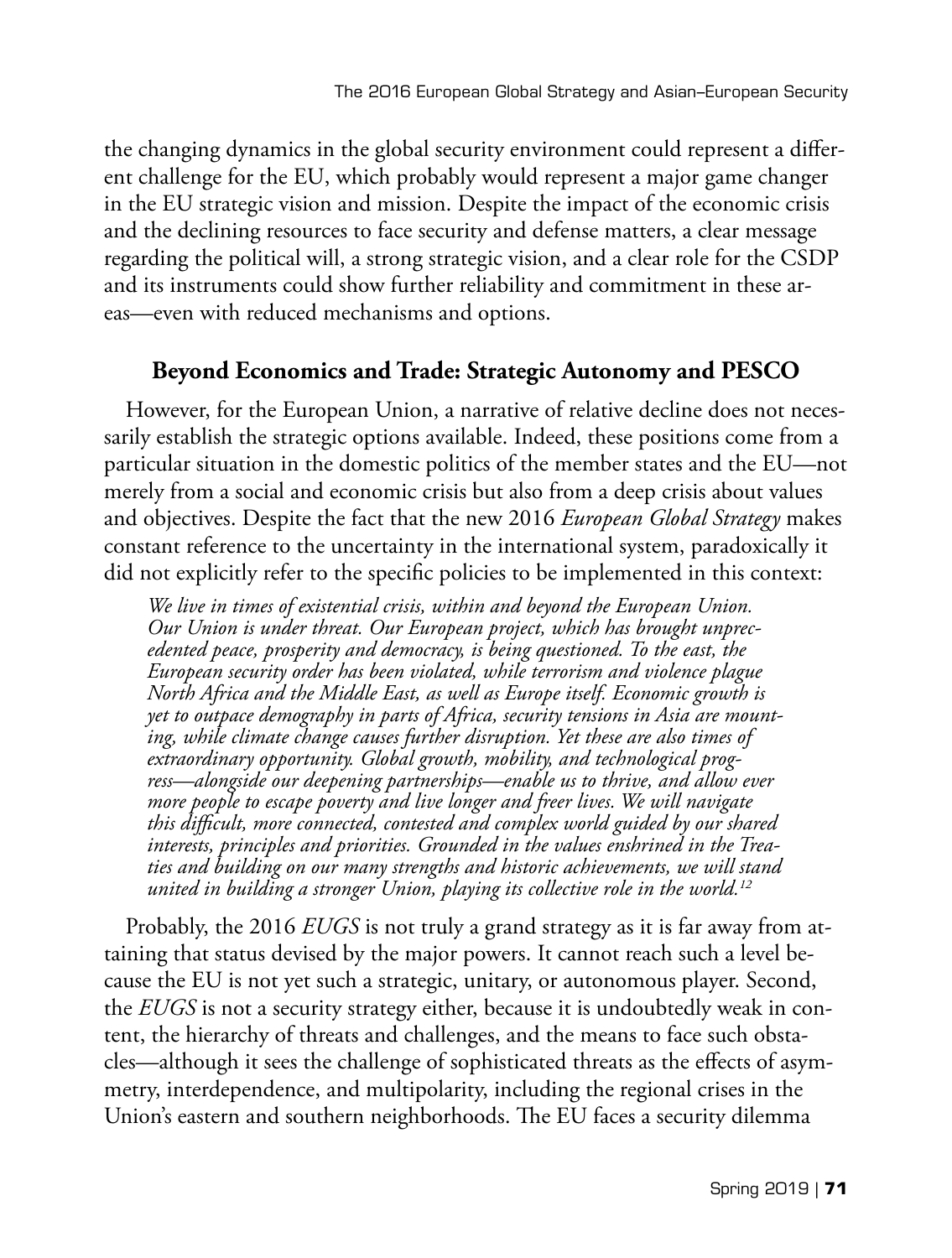mainly created by the reduction of capabilities during the 2008 recession and the perception of a partial abandonment of the transatlantic alliance by the United States. Nevertheless, the *EUGS* is a foreign policy project, framing security and defense aspects within the context of the EU's external action and setting out the main principles, values, and operational patterns of the Union's international conduct. In this vein, and with the goal of strategic autonomy in mind, the EU institutions launched a set of initiatives during 2016, the so-called "Winter Package" the Implementation Plan on Security and Defense (to respond to external conflicts and crises). These initiatives cover the full range of CSDP tasks in civilian and military crisis management, capacity building of partners to strengthen the CSDP, and protecting the Union and its citizens along the nexus of internal and external security. The other main initiatives are a European Defense Action Plan and a joint NATO–EU declaration. The European Council also invited the VPC/HR and the European Defense Agency to create a Coordinated Annual Review on Defense (CARD) that will help foster capability development, addressing shortfalls, deepening defense cooperation, and ensuring more optimal use—including coherence of defense spending plans. Following this track, the next step was to launch the "Defense Package" in June 2017. This initiative includes two main elements: first, a "Reflection Paper on the Future of the European Defence."13 This document establishes three possible scenarios for the period 2017–2025. First, security and defense cooperation under which member states continue to pursue individual agendas but work toward ad hoc measures aimed at EU solidarity. This scenario also calls for the establishment of a European defense fund, which would include two different programs: the European Defense Research Program created to stimulate research in the field of defense (€90 million for the next three years). Additionally, a European Defense Industrial Development Programme (€500 million for the period 2019-2020) and, as from 2020, the European Commission will be prepared to invest in approximately  $E1$  billion annually).<sup>14</sup>

In the second scenario, development of a shared security and defense agenda under which member states undertake measures to ensure "operational and financial solidarity," assisting one another on issues of border security, cybersecurity, intelligence sharing, and EU–NATO coordination. This scenario is seen as enhancing the Union's "ability to project military power and to engage fully in external crisis management and in building partners' security and defence capacities."15 Collaboration among member states would lead to development of joint acquisition pro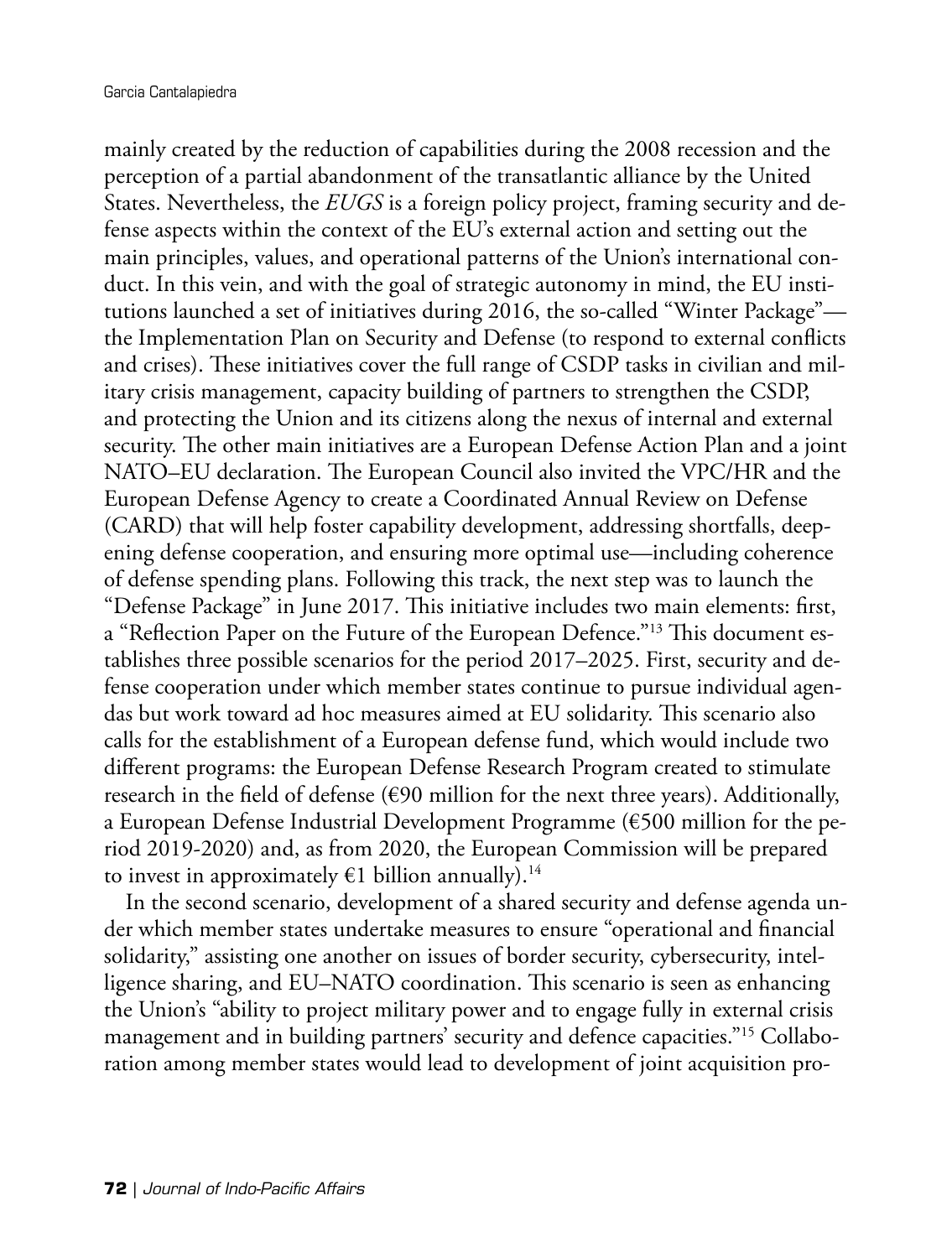grams and maintenance capabilities, focusing on enhancing interoperability and dramatically reducing duplication of efforts.

In the third scenario, member states would more dramatically deepen their integration to establish a common defense and security arrangement. The aforementioned European defense fund would be used to support common procurement of systems and materiel, and "cutting-edge knowledge would be pooled, enabling critical research and start-ups to develop key technologies to address Europe's security challenges. Efficient defense spending and more and better defense outputs would be achieved through the right mix of competition and consolidation, specialization, economies of scale, the sharing of expensive military assets and technological innovation aimed at getting the best value for money spent."<sup>16</sup>

The PESCO could be the primary mechanism to gather the member states progressively toward this new reality. Thus, the European Union established a Military Planning and Conduct Capability (MPCC), a permanent command-and-control structure at the military strategic level within the EU Military Staff as part of the CSDP. Composed of up to 25 staffers, the MPCC is devoted to assisting with the planning and conduct of so-called non-executive (i.e., training and assistance) missions. $17$ 

### **EU Defense and European Defense? "Eppur, si muove."**

The European Union has tried, in a tortuous and challenging way, to define itself and its role in an international system in a transformation that will hardly respond to the global framework integrated by Western countries since the end of the Cold War. Thus, the EU understands what it is currently facing: the world today is a more complicated space that is interconnected regarding dependency, connectivity, migration, citizenship, and development. This international system is increasingly anarchic, sustaining a set of uncertainties, regarding issues and reliable actors of the past. These geopolitical issues include the political future of the United States, the rise and possible leadership of specific powers such as China and India, the positioning of Russia, and the direct implications on the EU derived from the Brexit. From the geo-economic point of view, the main issues range from the incipient economic recovery to the global situation regarding energy, water, and other resources, which do not allow observers to predict the next stages regarding international politics. Likewise, the EU considers that the world today is a place in controversy or in question. In this sense, the global system today has many more actors, less and worse leadership, and a more complex agenda than in the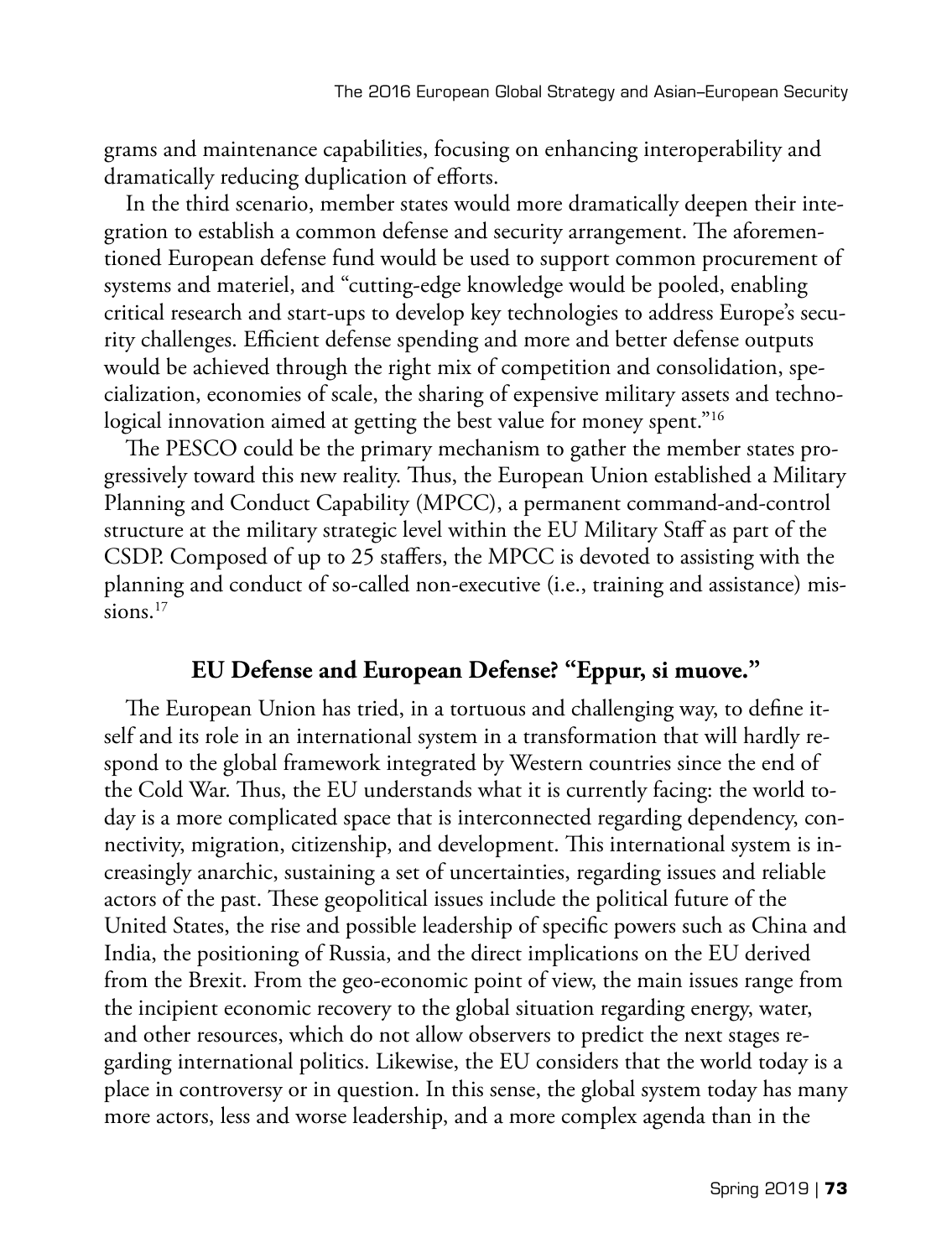past. Nevertheless, the EU sees itself as a promoter of peace and guarantor of the security of its citizens and territory.<sup>18</sup> Thus, Europeans, working with partners, must have the necessary capabilities to defend them and live up to their commitments to mutual assistance and the solidarity enshrined in the treaties that bind their member states together. Still, certain European elites and major allies have harbored a worrying perception. Again, former US Secretary of Defense Robert Gates stridently warned European governments in 2011:

*If you told the American taxpayers, as I just did, that they're bearing 75 percent of the financial burden of the alliance, this is going to raise eyebrows. And so my hope is that the reality—that the fact that reality is changing in the United States will get the attention of European leaders to realize that the drift of the past 20 years can't continue—not if they want to have a strong transatlantic partnership with the United States.19*

This resounded as a warning for the European allies when most of them do not invest enough in military capabilities to deal with the threats the Union identifies in the 2016 *EUGS*. From this point of view, it was clear that the European Union still ought to operate with allies and partners. Thus, the EU itself signed a joint declaration with NATO at the Warsaw Summit in July 2016. Paradoxically, most of the first efforts responded precisely to create a core around collective defense: first, Article 47.2. (Lisbon Treaty), which creates a mutual assistance clause (a NATO article V (and IV)); second, Article 222 (Lisbon Treaty, which establishes a solidarity clause); and, finally, Article 42.6 (Treaty on European Union), creating the PESCO. In fact, France, due to the 2015 terrorist attacks in Paris, invoked, for the first time, Article 47.2, which, unlike the other listed articles, directly addresses terrorist attacks. In direct response, 28 European governments pledged their unconditional support of French counterterrorist operations, initiating a continentwide security clampdown.<sup>20</sup>

This incident offered a slightly different vision about the EU defense integration goals for the member states, opening a debate about the central role of all these structures because power projection appears as the primary goal for France, but for other countries, collective defense is emphasized. Still, some member states continue to look to NATO for this mission in the aftermath of the Ukraine crisis that began in 2014.

At the same time, Germany and France have been taking steps outside the NATO and EU frameworks to advance European defense. Berlin, using the Framework Nations Concept, which consists of around 20 partner nations and covers a wide array of defense cooperation in different areas such as medical;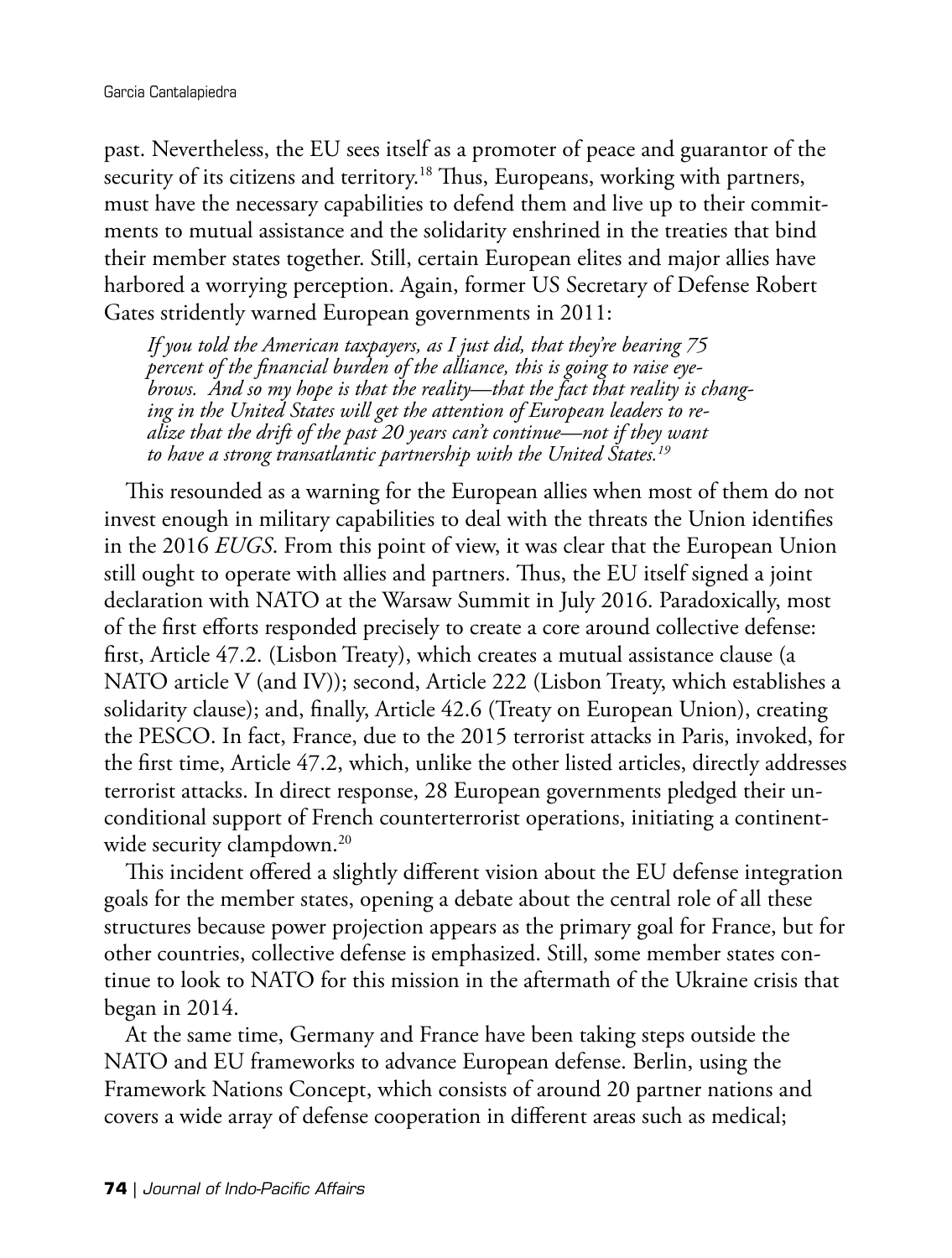chemical, biological, radiological and nuclear; civil-military cooperation; logistics; and so forth, started to put military units from other European countries under German command.

Meanwhile, France, understanding the difficulties in moving decisively and quickly in some vital regions (mainly Europe's southern periphery), has also launched defense cooperation outside the EU framework. The European Intervention Initiative would allow willingly European states to act militarily independently from the existing institutional structures of the EU or NATO. French president Emmanuel Macron launched the idea in his September 2017 Sorbonne speech,21 and the 2017 French *Defense and National Security Strategic Review* established the European Intervention Initiative as a priority.<sup>22</sup> In this regard, Paris' delegation at the 2015 Shangri-La Dialogue mentioned France's bases and forces deployed in the Asia-Pacific. The German and French postures seem a duplication of effort, although both could not match very well nor develop a proper European strategic culture.

### **The Next Debate: Collective Security, Deterrence, and Power Projection**

The EU has emphasized the cooperative nature of security engagement in Asia, with a priority on mutual security, focusing on nontraditional security issues, inviting cooperation, and arguing for greater diplomatic engagement on hard security issues. Consequently, the EU sees itself as a diplomatic broker on hard security issues and not as a strategic actor. Thus, most of Indo-Pacific experts in Europe frame the discussion of Asian security around "the allegedly limited influence the EU exerts through diplomatic statements."23 As a result, the EU has only had a negligible impact on the motivations and behaviors of Asian states, leading many in Europe to conclude that involvement in Asian security is hopeless. At the same time, there are critical postures concerning the costs for the EU's interactions in the region, including fears that standing up for international sea law in the Indo-Pacific would have a negative impact on EU–China relations, concerns that EU resources should focus more on national security priorities, apprehension over the handling of Russian assertiveness, and worries of further jihadist terror attacks. Nevertheless, the 2016 *EUGS* has an enthusiastic approach toward Asia, focusing on supporting collective security all across the board: "We will also develop a more politically rounded approach to Asia, seeking to make greater practical contributions to Asian security."24 This approach includes support to an ASEAN-led regional security architecture, with a particular focus on freedom of navigation; re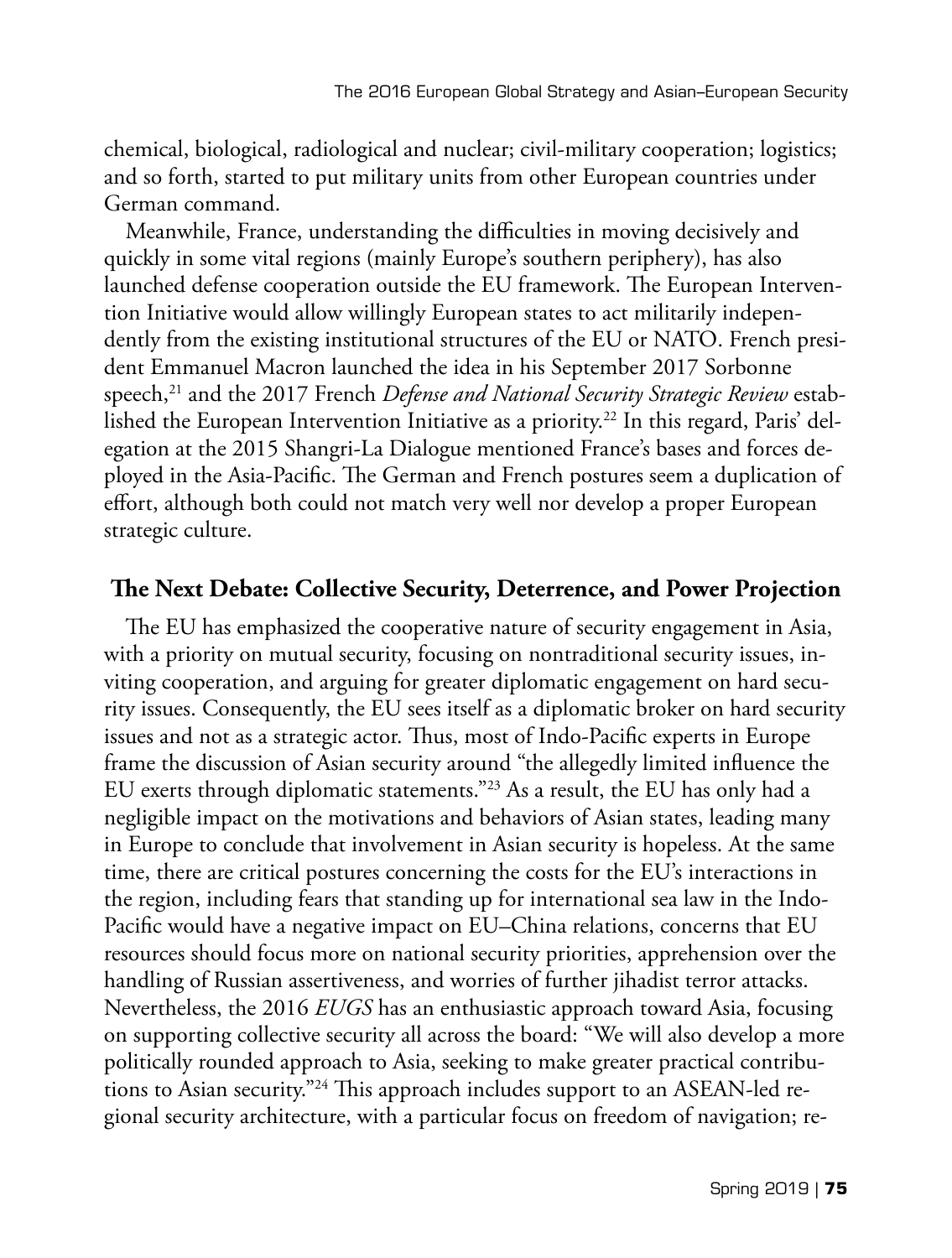spect for international law, including the Law of the Sea and its arbitration procedures; and encouraging the peaceful settlement of maritime disputes. The range of this approach includes cooperation on counterterrorism, antitrafficking, and migration, and enhances transport, trade, and energy connectivity. However, the endeavor focuses on nonproliferation challenges in the Korean peninsula—although the EU has a minor role there. Thus, the EU capability for reinforcing collective security and defending the status quo of the multilateral international order and international law is reduced due to a (perceived) lack of will and credibility. Nevertheless, one must acknowledge the growing security relations of some EU member states such as France and the United Kingdom with Indo-Pacific powers like Japan and Australia. With military presences and territories in the Indo-Pacific, it is unsurprising that the two latter countries remain more engaged in the concerns of the region. For example, the UK is a member of the Five Power Defence Arrangements, a series of defense relationships established by a series of multilateral agreements between the UK, Australia, New Zealand, Malaysia, and Singapore. Signed in 1971, these arrangements bind the signatories to consult one another in the event or threat of an armed attack on any of these five countries for the purpose of deciding what measures should be taken jointly or separately in response. Additionally, the UK maintains a military presence in the area in Brunei and a support facility in Singapore. According to Michael Fallon, former British defense secretary, Britain will increase its presence in the area, and by the 2020s, one of the two *Queen Elizabeth*-class aircraft carriers will be in the region. Likewise, France has military installations and territories, specifically in Polynesia and New Caledonia. The UK and France have plans to increase power projection capabilities as the strategic importance of the Indo-Pacific region grows, but the Brexit and the current developments of EU defense integration complicate any overarching EU approach other than security cooperation as outlined above.

However, the European Union does not rely mainly on its capacity for the projection of power. Instead, the EU prides itself on being a model for prosperity and a facilitator for the peaceful resolution of problems and reconciliation. Europe leads this model as an example for the rest of the world, and there is a compelling logic behind this notion. Unfortunately, this position also maintains a series of postulates that are either outdated or have not responded to the evolving dynamics of the international system. The influence of European leadership decreases rapidly with an increase in geographical distance and the reduction of the EU's economic capacity. Paradoxically, the states on its borders present a whole series of strategic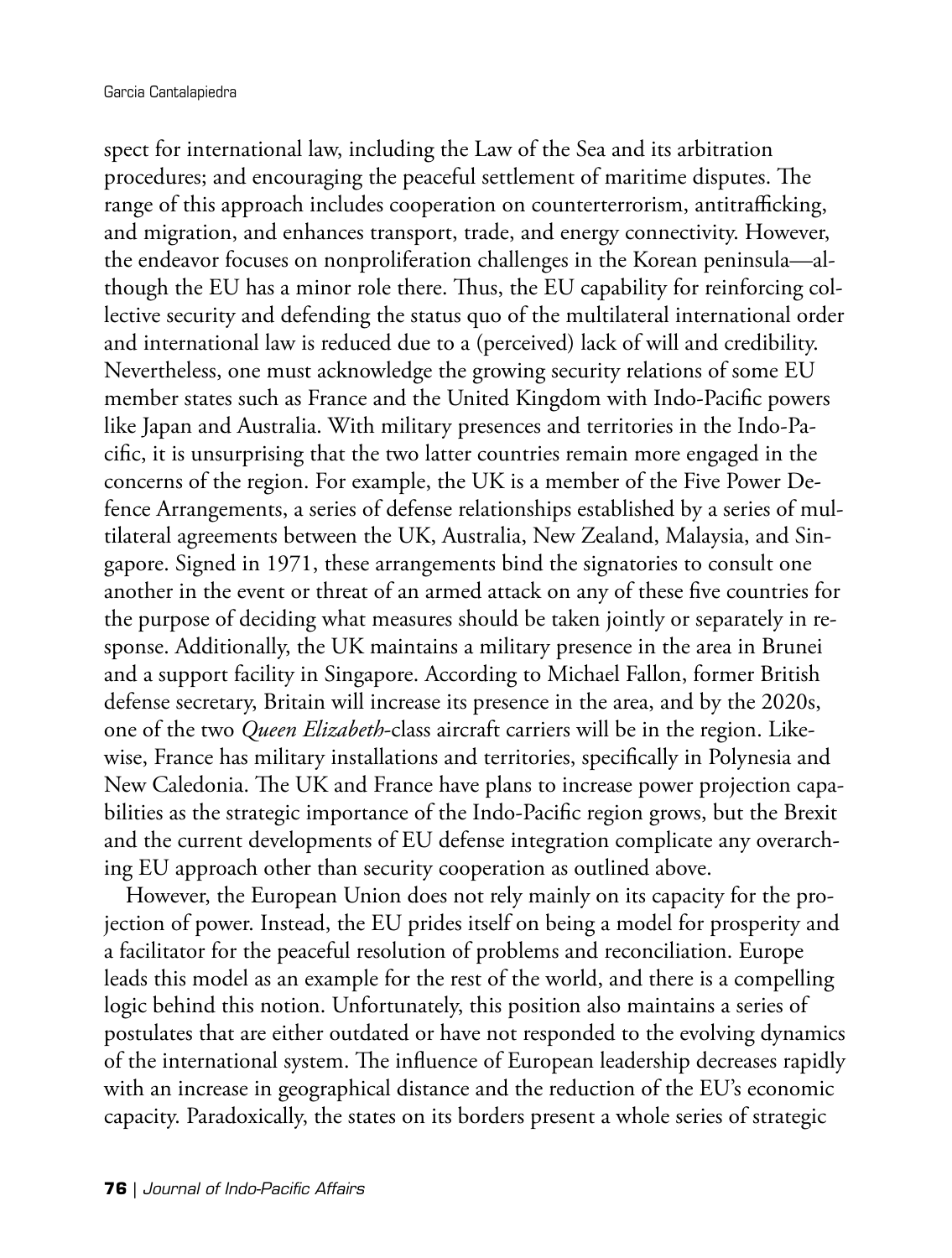problems, which can no longer be addressed by normative power alone. The EU's behavior, as demonstrated during the Arab Spring, the civil war in Syria, and the Crimea/Ukraine crisis showed a worrying disconnect between the EU's vital interests and the necessary military, economic, and technological capabilities and instruments to protect those interests. Not only does the EU need a realistic understanding about the nature, rules, and consequences of a new and evolving international system-in-the-making, it also requires the will to develop the necessary changes and adequate policies to work in this new environment. Failing to do so, the EU could enter a security dilemma, not perhaps in the short or medium term but in a longer term—strongly affecting the future of the multilateral liberal international order. JIPA

#### **Notes**

1. According to the 2009 Lisbon Treaty, the Council is likewise the institution responsible for adopting decisions relating to civilian and military tasks, defining their objectives and scope and the general conditions for their implementation (Article 43.2) Treaty of the European Union (TEU) and may entrust the implementation of a task to a group of member states (Article 44.1 TEU). Thus, The Council shall adopt a decision establishing permanent structured cooperation (Article 46.2 TEU), a decision confirming the participation of a member state in structured cooperation (Article 46.3 TEU), a decision suspending the participation of a member state in structured cooperation (Article 46.4 TEU). This mechanism has been regulated in arts. 42 and 46 of the TEU and in an annexed Protocol. Then the Permanent Structured Cooperation, PESCO, is defined as: "Those Member States whose military capabilities fulfill higher criteria and which have made more binding commitments to one another in this area with a view to the most demanding missions shall establish Permanent Structured Cooperation within the Union framework." Unlike ordinary enhanced cooperation (open to the participation of all member states), structured cooperation requires a member state to possess military capabilities that fulfill high criteria and a wish to make more binding commitments in this military sphere. The participation of such states in the mechanism for structured cooperation entails belonging to the European Defense Agency. All the member states of the Union, except Denmark, are currently members of the agency. This PESCO is not limited exclusively to the states that originally established it; other member states are allowed to join provided, of course, that they notify their wish to the Council and the High Representative. The Council, comprised solely of the member states participating in the structured cooperation, shall be responsible for authorizing the decision acting by qualified majority, after ensuring that the member state in question fulfils the criteria and takes on the commitments established in articles 1 and 2 of the Protocol on Permanent Structured Cooperation.

2. The UK probably means a 25 percent EU's military capability, but also a solid actor regarding intelligence capabilities and power projection.

3. G. John Ikenberry, "The Future of the Liberal World Order," *Foreign Affairs* 90, no. 3 (2011), 56.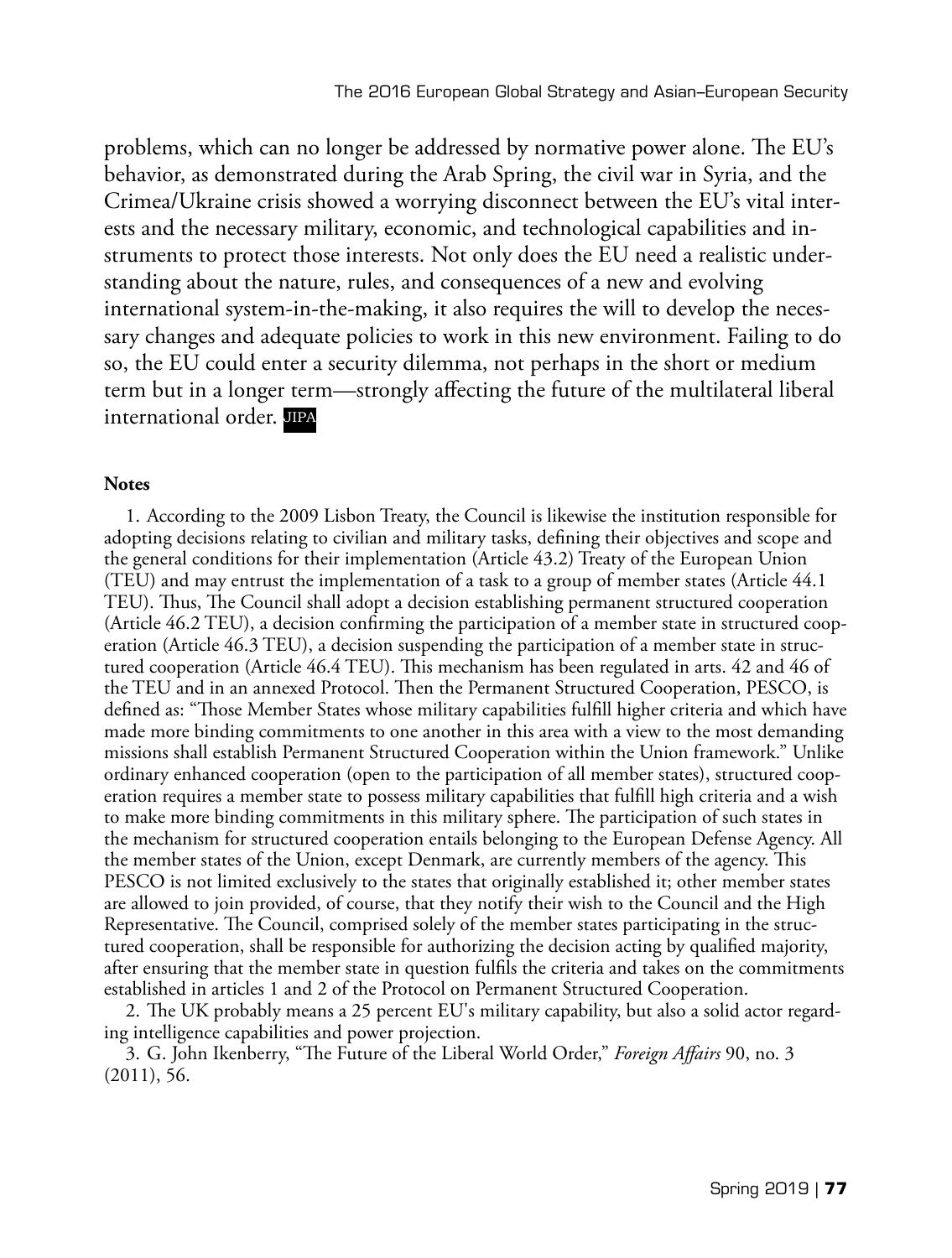4. Bull, Hedley, *The Anarchical Society: A Study of Order in World Politics* (New York: Columbia University Press, 1977), 16–18.

5. Ibid., 20–21.

6. European Commission, "Countries and Regions: Association of South East Asian Nations (ASEAN)," website, 1 August 2018, http://ec.europa.eu/trade/policy/countries-and-regions/regions/asean/.

7. General Secretariat, Council of the European Union, "Guidelines on the EU's Foreign and Security Policy in East Asia" (policy guideline, Brussels, Belgium, 15 June 2012), http://eeas.europa.eu/archives/docs/asia/docs/guidelines\_eu\_foreign\_sec\_pol\_east\_asia\_en.pdf.

8. Federica Mogherini, "Speech by High Representative/Vice-President Federica Mogherini at the IISS Shangri-La Dialogue 2015" (speech, Singapore, 1 June 2015), https://eeas.europa.eu/ headquarters/headquarters-homepage/6254/speech-high-representativevice-president-federicamogherini-iiss-shangri-la-dialogue-2015\_en.

9. High Representative of the Union for Foreign Affairs and Security Policy, European Commission, "The EU and ASEAN: A Partnership with a Strategic Purpose" (joint communication, Brussels, Belgium, 18 May 2015), https://eur-lex.europa.eu/legal-content/EN/TXT/PDF/?uri=J OIN:2015:22:FIN&from=EN.

10. Mathieu Duchâtel and Mark Bromley, "Influence by Default: Europe's Impact on Military Security in East Asia" (policy brief, European Council on Foreign Relations, May 2017), https:// www.ecfr.eu/page/-/Influence\_by\_default.pdf.

11. Robert M. Gates, "Remarks as delivered by Secretary of Defense Robert M. Gates" (lecture, NATO Strategic Concept Seminar, National Defense University, Washington, DC, Tuesday, 23 February 2010), http://archive.defense.gov/speeches/speech.aspx?speechid=1423.

12. European Union, *Shared Vision, Common Action: A Stronger Europe; A Global Strategy for the European Union's Foreign and Security Policy* (Brussels: European Union, June 2016), https://europa.eu/globalstrategy/sites/globalstrategy/files/pages/files/eugs\_review\_web\_13.pdf.

13. European Commission, "Reflection Paper on the Future of European Defence" (Brussels: European Commission, 7 June 2017), https://ec.europa.eu/commission/sites/beta-political/files/ reflection-paper-defence\_en.pdf

14. Ibid., 12–13.

15. Ibid., 13.

16. Ibid., 14–15.

17. European Commission, "The Military Planning and Conduct Capability (MPCC)" (fact sheet, EU Defence, November 2018), https://cdn4-eeas.fpfis.tech.ec.europa.eu/cdn/farfuture/ aGKF41zrLDLuNeg8csm24scxmjEwj4JBvrRbaLeaY4M/mtime:1542656575/sites/eeas/files/ mpcc\_factsheet\_november\_2018.pdf.

18. European Union, *Shared Vision,* Common Action, 7.

19. Robert M. Gates, "Remarks by Secretary Gates at the Security and Defense Agenda, Brussels, Belgium" (presentation, Security and Defense Agenda, Brussels, Belgium, 10 June 2011), http://archive.defense.gov/Transcripts/Transcript.aspx?TranscriptID=4839.

20. Michel Cabirol, "Terrorisme: la France a-t-elle les moyens de faire la guerre contre Daech?," La Tribune (France), 19 November 2015, https://www.latribune.fr/entreprises-finance/industrie/ aeronautique-defense/terrorisme-la-france-a-t-elle-les-moyens-de-faire-la-guerre-contredaech-523477.html#xtor=EPR-2-[industrie-services]-20151119.